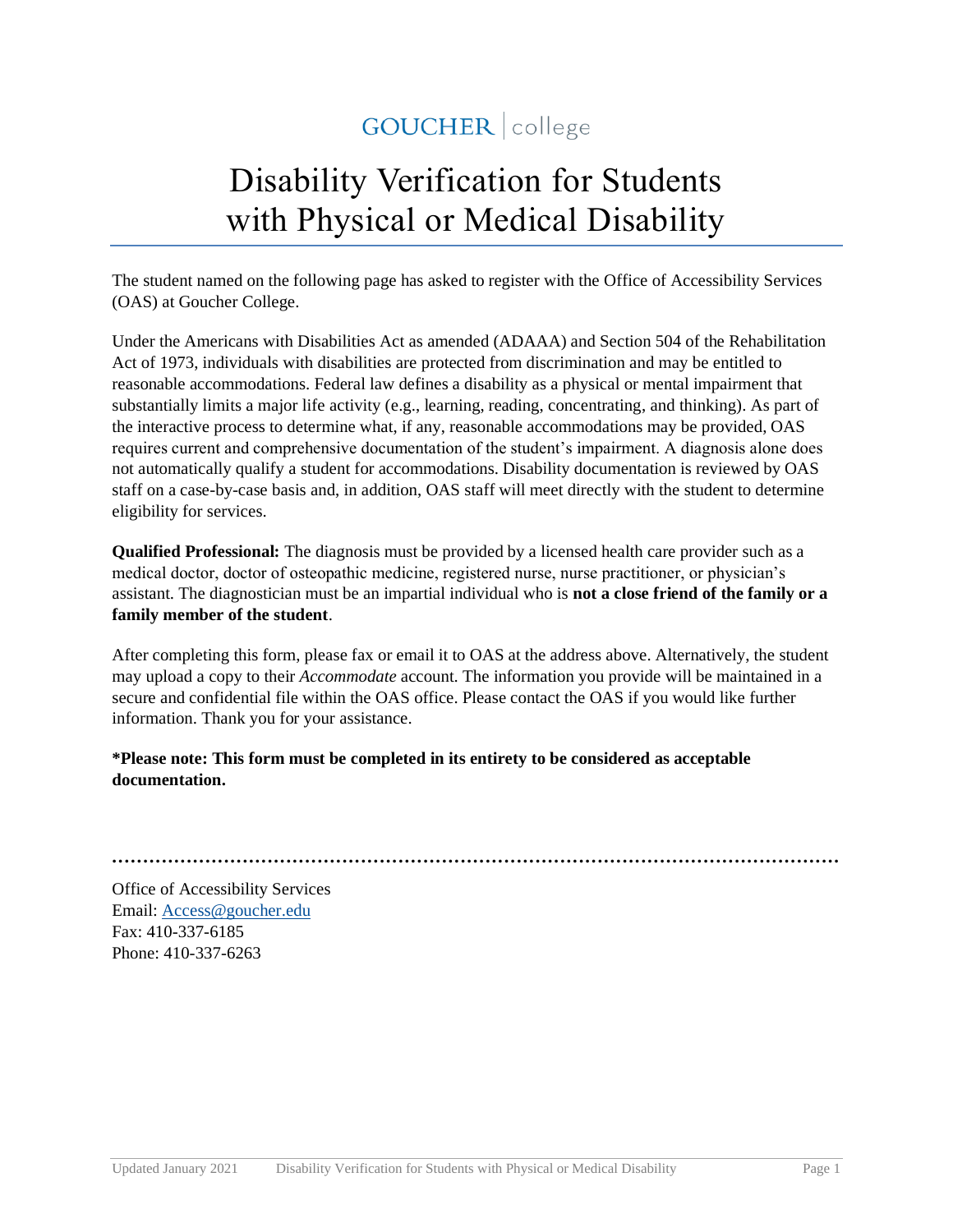### Disability Verification for Student with Physical or Medical Disabilities

To be completed by the student's evaluator

| findings to a checked area. | 1. How did you arrive at your diagnosis? Check all that apply and include relevant |
|-----------------------------|------------------------------------------------------------------------------------|
|                             |                                                                                    |
|                             |                                                                                    |
|                             |                                                                                    |
|                             |                                                                                    |
|                             |                                                                                    |
|                             |                                                                                    |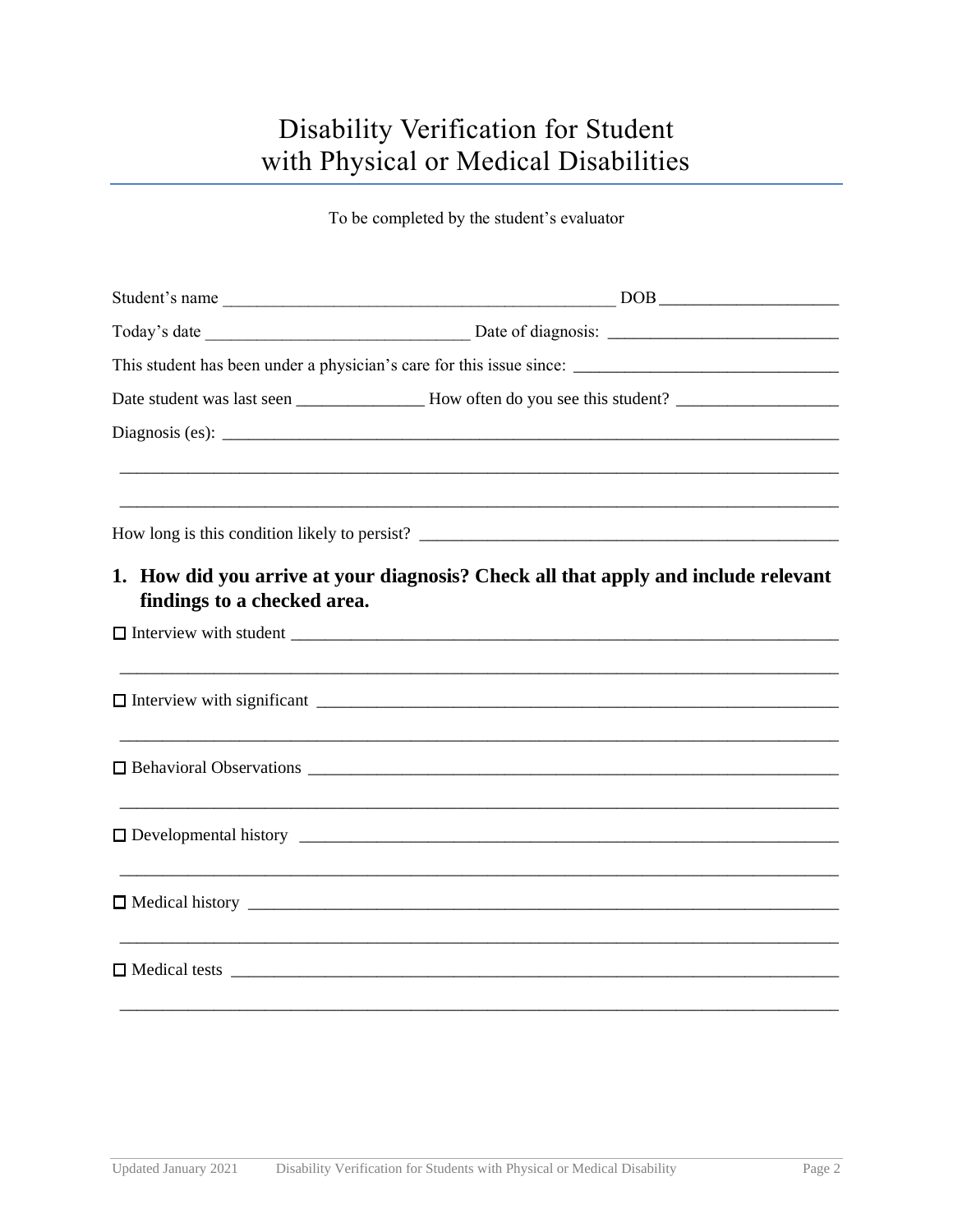**2. Please list any coexisting conditions that should be considered when determining accommodations.** 

\_\_\_\_\_\_\_\_\_\_\_\_\_\_\_\_\_\_\_\_\_\_\_\_\_\_\_\_\_\_\_\_\_\_\_\_\_\_\_\_\_\_\_\_\_\_\_\_\_\_\_\_\_\_\_\_\_\_\_\_\_\_\_\_\_\_\_\_\_\_\_\_\_\_\_\_\_\_\_\_\_\_\_\_

\_\_\_\_\_\_\_\_\_\_\_\_\_\_\_\_\_\_\_\_\_\_\_\_\_\_\_\_\_\_\_\_\_\_\_\_\_\_\_\_\_\_\_\_\_\_\_\_\_\_\_\_\_\_\_\_\_\_\_\_\_\_\_\_\_\_\_\_\_\_\_\_\_\_\_\_\_\_\_\_\_\_\_\_

#### **3. Identify the level of impact the student's physical or medical disability has on major life activities and learning.**

1=Unable to Determine 2=No Impact 3=Mild Impact 4=Moderate Impact 5=Substantial Impact

| $\overline{2}$ | 3 | $\overline{4}$ | 5 | Major Life<br><b>Activities</b>       | 1 | $\overline{2}$ | 3 | 4 | 5 | Major Life Activities                              |
|----------------|---|----------------|---|---------------------------------------|---|----------------|---|---|---|----------------------------------------------------|
|                |   |                |   | Maintaining<br>appropriate<br>hygiene |   |                |   |   |   | Memory                                             |
|                |   |                |   | Talking                               |   |                |   |   |   | Concentrating                                      |
|                |   |                |   | Hearing                               |   |                |   |   |   | Listening                                          |
|                |   |                |   | Seeing                                |   |                |   |   |   | Organizing/Prioritizing/Planning                   |
|                |   |                |   | <b>Breathing</b>                      |   |                |   |   |   | Managing external distractions                     |
|                |   |                |   | Sitting                               |   |                |   |   |   | Managing internal distractions                     |
|                |   |                |   | Walking                               |   |                |   |   |   | Timely submission of<br>assignments                |
|                |   |                |   | Standing                              |   |                |   |   |   | Attending classes and<br>appointments as scheduled |
|                |   |                |   | Eating                                |   |                |   |   |   | Managing deadlines                                 |
|                |   |                |   | Sleeping                              |   |                |   |   |   | Collaborating with classmates<br>on group projects |
|                |   |                |   | Performing<br>manual tasks            |   |                |   |   |   | Spelling                                           |
|                |   |                |   | Lifting/Carrying                      |   |                |   |   |   | Reading                                            |
|                |   |                |   | Interacting with<br>others            |   |                |   |   |   | Writing                                            |
|                |   |                |   | Managing<br><b>Stress</b>             |   |                |   |   |   | Test taking                                        |
|                |   |                |   |                                       |   |                |   |   |   | Processing speed                                   |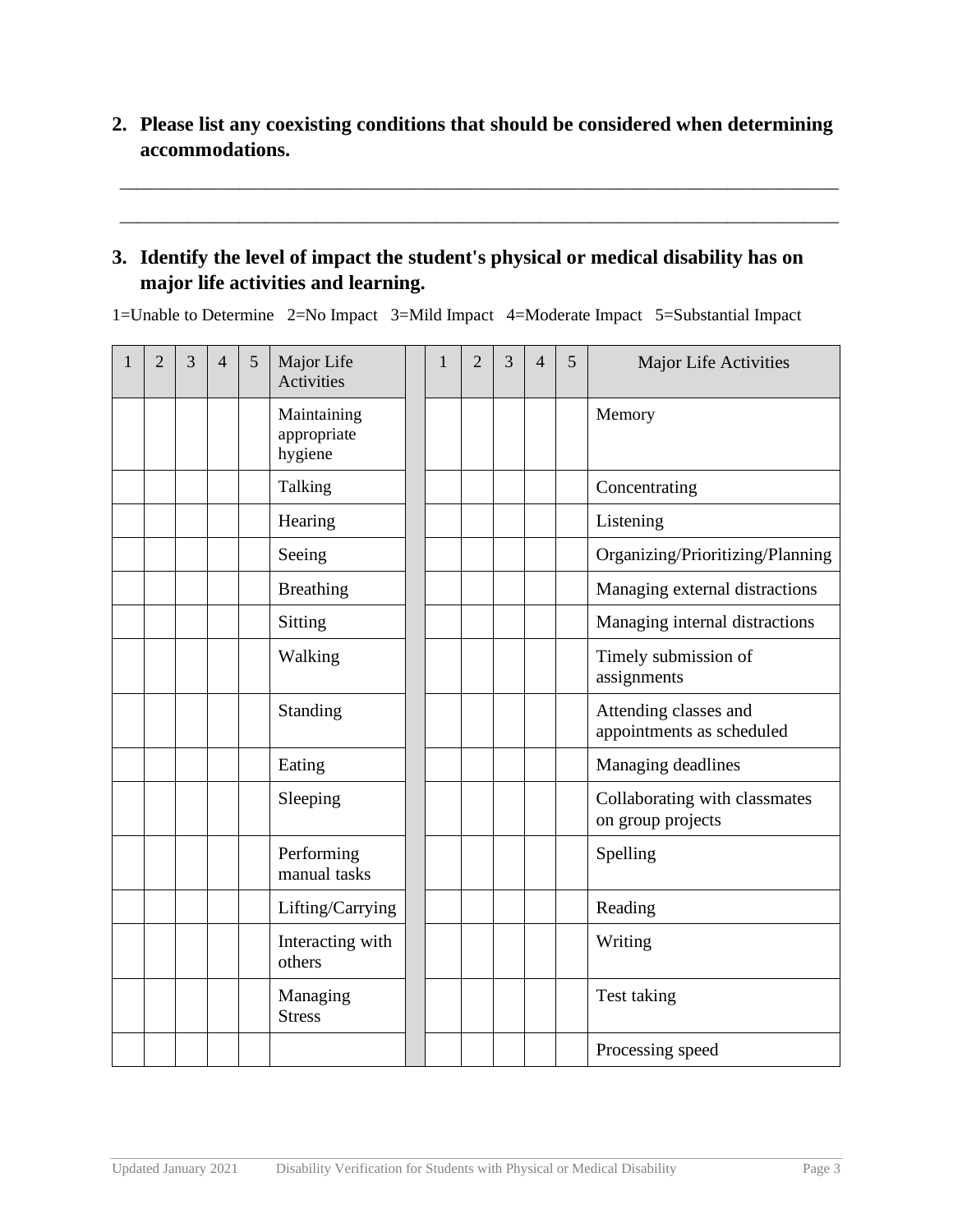**4. Describe current symptoms that impact the student's ability to perform in a college setting.** 

\_\_\_\_\_\_\_\_\_\_\_\_\_\_\_\_\_\_\_\_\_\_\_\_\_\_\_\_\_\_\_\_\_\_\_\_\_\_\_\_\_\_\_\_\_\_\_\_\_\_\_\_\_\_\_\_\_\_\_\_\_\_\_\_\_\_\_\_\_\_\_\_\_\_\_\_\_\_\_\_\_\_\_\_

\_\_\_\_\_\_\_\_\_\_\_\_\_\_\_\_\_\_\_\_\_\_\_\_\_\_\_\_\_\_\_\_\_\_\_\_\_\_\_\_\_\_\_\_\_\_\_\_\_\_\_\_\_\_\_\_\_\_\_\_\_\_\_\_\_\_\_\_\_\_\_\_\_\_\_\_\_\_\_\_\_\_\_\_

\_\_\_\_\_\_\_\_\_\_\_\_\_\_\_\_\_\_\_\_\_\_\_\_\_\_\_\_\_\_\_\_\_\_\_\_\_\_\_\_\_\_\_\_\_\_\_\_\_\_\_\_\_\_\_\_\_\_\_\_\_\_\_\_\_\_\_\_\_\_\_\_\_\_\_\_\_\_\_\_\_\_\_\_

- **5. What is the student's prognosis?**
- **6. How long do you anticipate that the student's performance in a college setting will be impacted by the disability?**

 $\Box$  6 months  $\Box$  1 year  $\Box$  1-2 years  $\Box$  on-going  $\Box$  unknown

**7. Have there been any changes in the student's condition in the past 12 months? If yes, please explain.** 

 $\square$  No

- Yes \_\_\_\_\_\_\_\_\_\_\_\_\_\_\_\_\_\_\_\_\_\_\_\_\_\_\_\_\_\_\_\_\_\_\_\_\_\_\_\_\_\_\_\_\_\_\_\_\_\_\_\_\_\_\_\_\_\_\_\_\_\_\_\_\_\_\_\_\_\_\_\_\_\_\_\_\_\_\_
- **8. Do you anticipate any changes in the student's condition or medication in the next 12 months? If yes, please explain. . No**

 $\square$  No

Yes \_\_\_\_\_\_\_\_\_\_\_\_\_\_\_\_\_\_\_\_\_\_\_\_\_\_\_\_\_\_\_\_\_\_\_\_\_\_\_\_\_\_\_\_\_\_\_\_\_\_\_\_\_\_\_\_\_\_\_\_\_\_\_\_\_\_\_\_\_\_\_\_\_\_\_\_\_\_\_

#### **9. List medications the student is currently taking for this condition.**

| Medication | Side Effects | Academic Impact | Persistence of<br>Symptoms |
|------------|--------------|-----------------|----------------------------|
|            |              |                 |                            |
|            |              |                 |                            |
|            |              |                 |                            |
|            |              |                 |                            |
|            |              |                 |                            |
|            |              |                 |                            |
|            |              |                 |                            |
|            |              |                 |                            |
|            |              |                 |                            |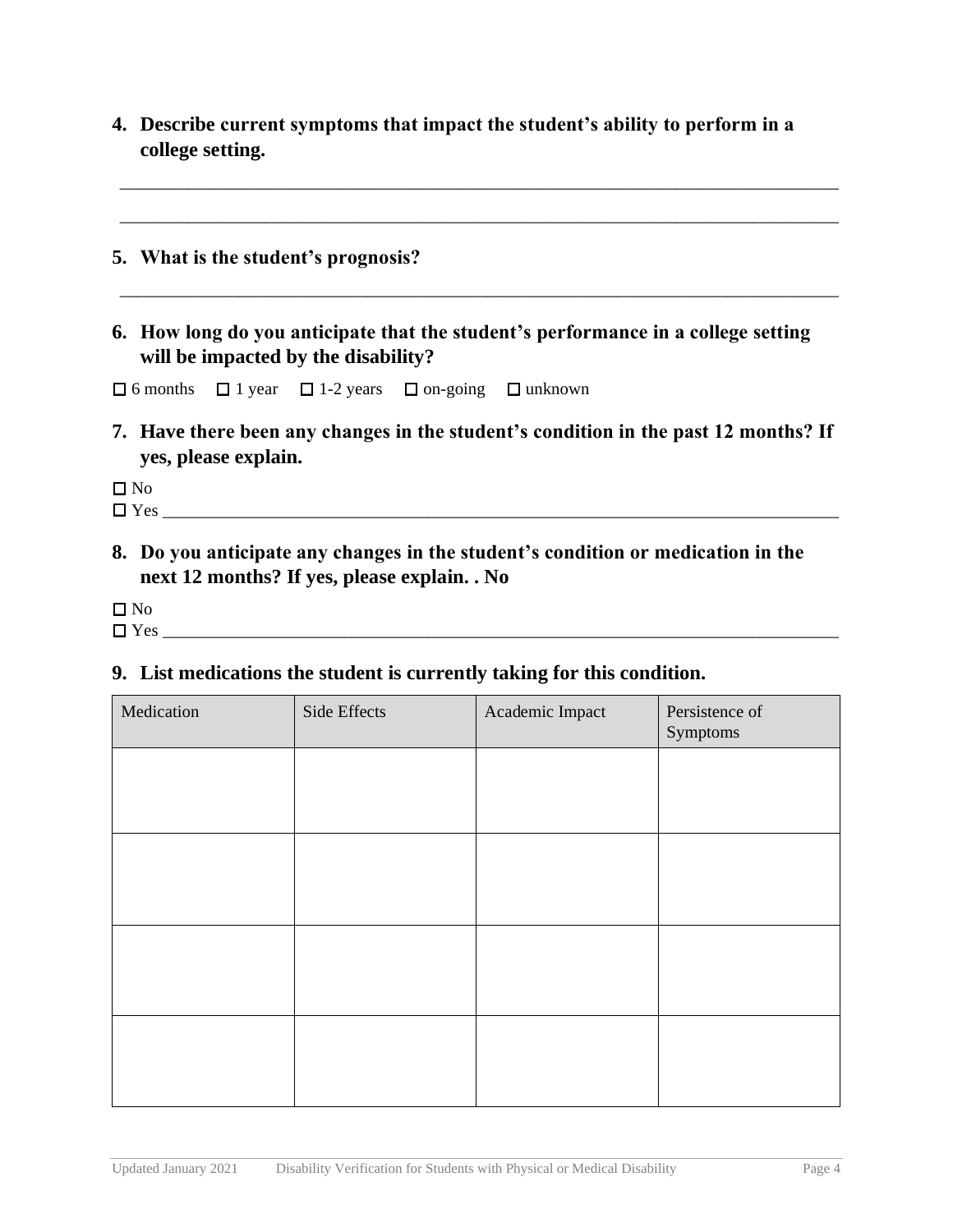**10.If the nature of the student's condition is episodic, what is the typical frequency and duration of the episodes?** 

\_\_\_\_\_\_\_\_\_\_\_\_\_\_\_\_\_\_\_\_\_\_\_\_\_\_\_\_\_\_\_\_\_\_\_\_\_\_\_\_\_\_\_\_\_\_\_\_\_\_\_\_\_\_\_\_\_\_\_\_\_\_\_\_\_\_\_\_\_\_\_\_\_\_\_\_\_\_\_\_\_\_\_\_

\_\_\_\_\_\_\_\_\_\_\_\_\_\_\_\_\_\_\_\_\_\_\_\_\_\_\_\_\_\_\_\_\_\_\_\_\_\_\_\_\_\_\_\_\_\_\_\_\_\_\_\_\_\_\_\_\_\_\_\_\_\_\_\_\_\_\_\_\_\_\_\_\_\_\_\_\_\_\_\_\_\_\_\_

\_\_\_\_\_\_\_\_\_\_\_\_\_\_\_\_\_\_\_\_\_\_\_\_\_\_\_\_\_\_\_\_\_\_\_\_\_\_\_\_\_\_\_\_\_\_\_\_\_\_\_\_\_\_\_\_\_\_\_\_\_\_\_\_\_\_\_\_\_\_\_\_\_\_\_\_\_\_\_\_\_\_\_\_

\_\_\_\_\_\_\_\_\_\_\_\_\_\_\_\_\_\_\_\_\_\_\_\_\_\_\_\_\_\_\_\_\_\_\_\_\_\_\_\_\_\_\_\_\_\_\_\_\_\_\_\_\_\_\_\_\_\_\_\_\_\_\_\_\_\_\_\_\_\_\_\_\_\_\_\_\_\_\_\_\_\_\_\_

- **11.If the condition is a seizure disorder, approximately how many seizures has the student had in the past 6 months?**
- **12.Indicate your recommendations and justifications regarding reasonable classroom and /or testing accommodations in the college environment.**

| Recommended Accommodation | Justification |  |  |  |
|---------------------------|---------------|--|--|--|
|                           |               |  |  |  |
|                           |               |  |  |  |
|                           |               |  |  |  |
|                           |               |  |  |  |

*Please note: A reasonable accommodation is a modification or adjustment to a course or program that eliminates or minimizes disability-related barriers and enables a qualified student with a disability to participate. At the college level, the purpose of an accommodation is to correct or circumvent a functional impairment rather than to ensure a student's success. In reviewing the accommodation requested by the student or recommended by an evaluator, the OAS office may find that the accommodation is not appropriate given the requirements of a course or program. OAS may propose an alternative accommodation that would be appropriate for the student, but which neither the student nor evaluator has requested.* 

| Date: $\qquad \qquad$ |
|-----------------------|
|                       |
|                       |
| Fax: $\qquad \qquad$  |